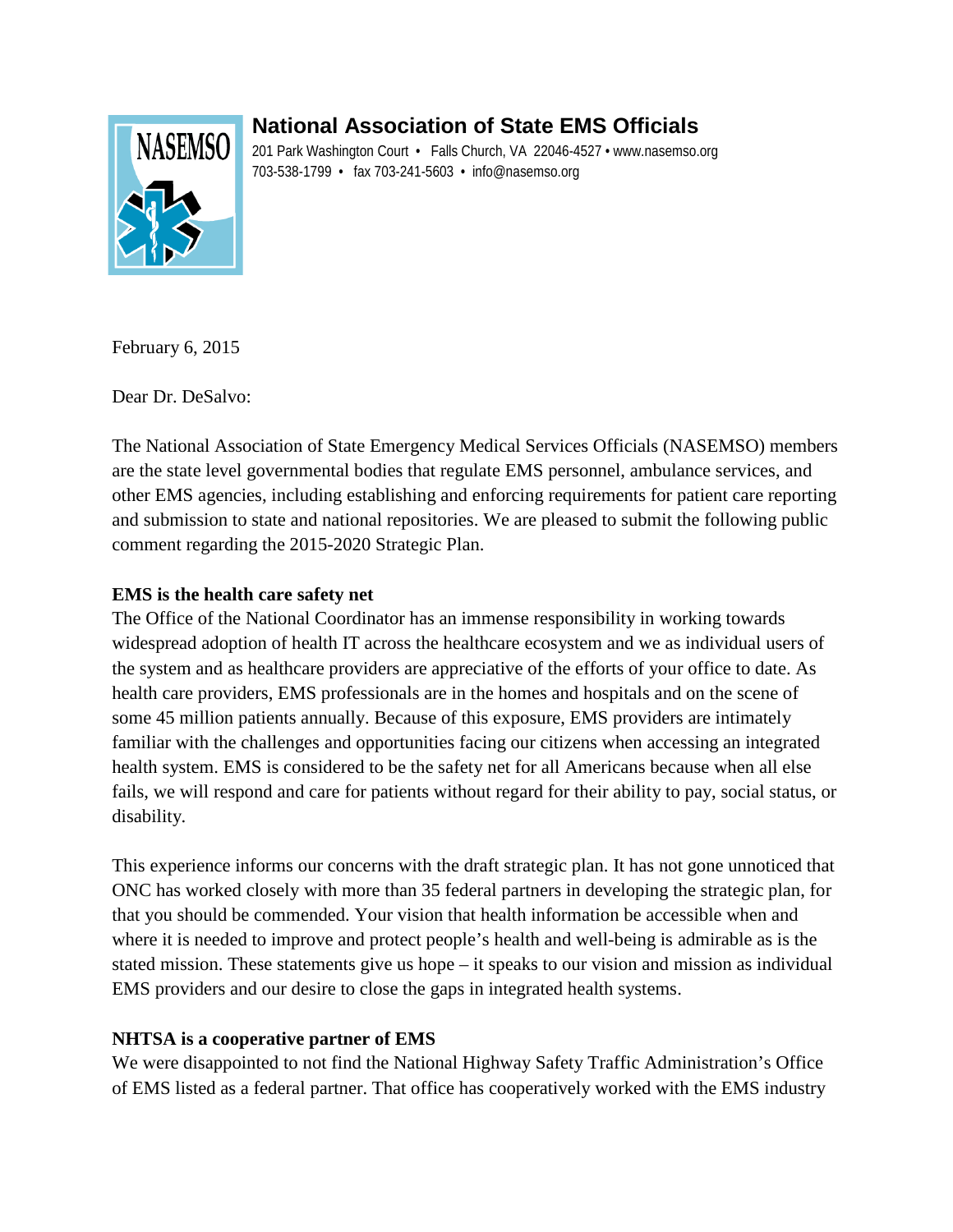for more than 15 years to develop, enhance, and implement the only nationally standardized health care data set, known as the National EMS Information System (NEMSIS). The national dataset contains approximately 55 million standardized records from all corners of the country; EMS providers recognize NEMSIS as the only data standard. This resulted from significant unifying efforts over the years; it is not perfect but it is highly efficient and completely eliminates the need for complicated data source integration challenges and costs (at the individual user level), unlike many hospital systems.

Following such strong statements that are so meaningful to EMS providers, we anticipated EMS would at long last be identified as a priority for integration with the other health care providers. We were however disappointed to find that emergency medical services were relegated to and lost within a list of numerous non-emergent providers.

## **Any disaster technology must be and have day-to-day application**

We then took notice of the Nationwide Interoperability Roadmap referenced on page 6 as an essential component of this strategic plan. That document is also in draft form but without a public comment process identified it is unclear if this is the only opportunity to address its contents. We are pleased to find several critical failures of the current health IT ecosystem being identified; however, were disappointed to find the only case study for EMS to be disaster related (Page 165 Case 49). It has been shown time and again that technological solutions for "disaster day" solutions will fail if not incorporated into daily use.

#### **EMS is the first point of contact for many patients**

The next section of the strategic plan for which the EMS providers are not included is Objective 1A: Increase the adoption and effective use of health IT products, systems, and services. The title is backed up by the following descriptor: "To realize information-fueled health and well-being, federal efforts aim to encourage broad adoption and use of health IT solutions across all provider and care settings". EMS is often the first point of contact in the health care system and should be recognized as a distinct health care setting. EMS provides emergency care, stabilization, and transportation to definitive care centers with innovative programs now also identifying readmission avoidance opportunities. Therefore, we believe that this objective cannot be accomplished unless EMS is included in the 3-year and 6-year outcomes. For it to happen NHTSA's Office of EMS must be included as a federal partner and identified as a stakeholder as well.

#### **Include NHTSA Office of EMS as a federal partner**

Objective 1B is to "Increase user and market confidence in the safety and safe use of health IT products, systems, and services" and is described as "For the nation to collectively move to an electronic health environment, individuals, health care providers, and organizations need confidence that health IT solutions are secure, safe, and useful". The majority of EMS agencies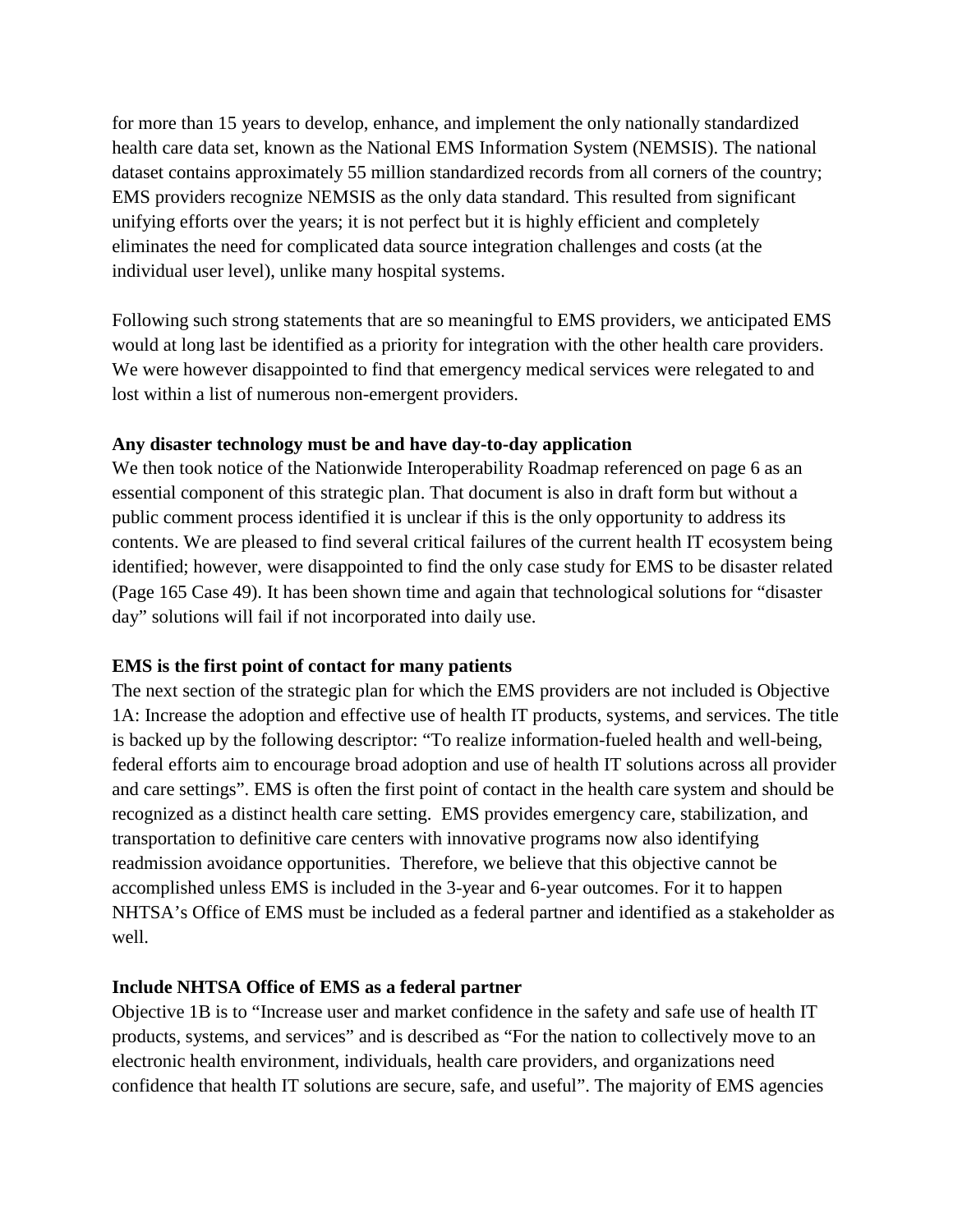operate on limited revenue with shrinking reimbursement, therefore making changes and even minor upgrades to health IT solutions are cost prohibitive. Furthermore, there are tremendous gaps in EMS information systems regarding usability. EMS providers are often unable to change health IT products or systems without incurring a significant cost and loss of valuable information. Although this is an appropriate objective it cannot be accomplished unless EMS is included in both the 3-year and 6-year outcomes. For it to happen NHTSA's Office of EMS must be included as a federal partner and identified as a stakeholder.

## **Include NHTSA Office of EMS, FirstNet, and SafeCom as a federal partner**

Objective 1C is to "advance a national communications infrastructure that supports health, safety, and care delivery" with "Expanded high-speed wireless and broadband services will support health information sharing and use". EMS providers do not care for patients inside a hospital setting with access to broadband Internet – they do it at the patient's bedside or even the side of the road. Strategies to increase connectivity of the EMS electronic Patient Care Report (ePCR) are integral to any national communications solution. Although this is an appropriate objective, it cannot be accomplished unless EMS is included in the 3-year and 6-year outcomes. For it to happen NHTSA's Office of EMS, FirstNet, and SafeCom must be included as federal partners and identified as stakeholders.

# **Include EMS in ONC HIT Certification Program**

Goal 2 is a timely one to "Advance Secure and Interoperable Health Information". The backbone of this goal is the ONC HIT Certification Program although this program has excluded EMS providers since its inception.

# **Include NHTSA Office of EMS and ORHP as a federal partner**

Objective 2A is to "Enable individuals, providers, and public health entities to securely send, receive, find, and use electronic health information" with interoperability being the foundation of that capability. Objective 2C is to "Protect the privacy and security of health information". There are a number of information security practices already being used in industry that should be considered and some should be adopted. Unless information security experts from across the health care environment, including EMS, are convened for an inclusive process it's unlikely that ONC will ever get ahead of the issue. Additionally, workforce planning should include specific information security education and certification processes that are well known in other industries. Although this is an appropriate objective it cannot be accomplished unless EMS is included in the 3-year and 6-year outcomes. This objective cannot be accomplished unless NHTSA's Office of EMS and ORHP are included as federal partners and identified as stakeholders.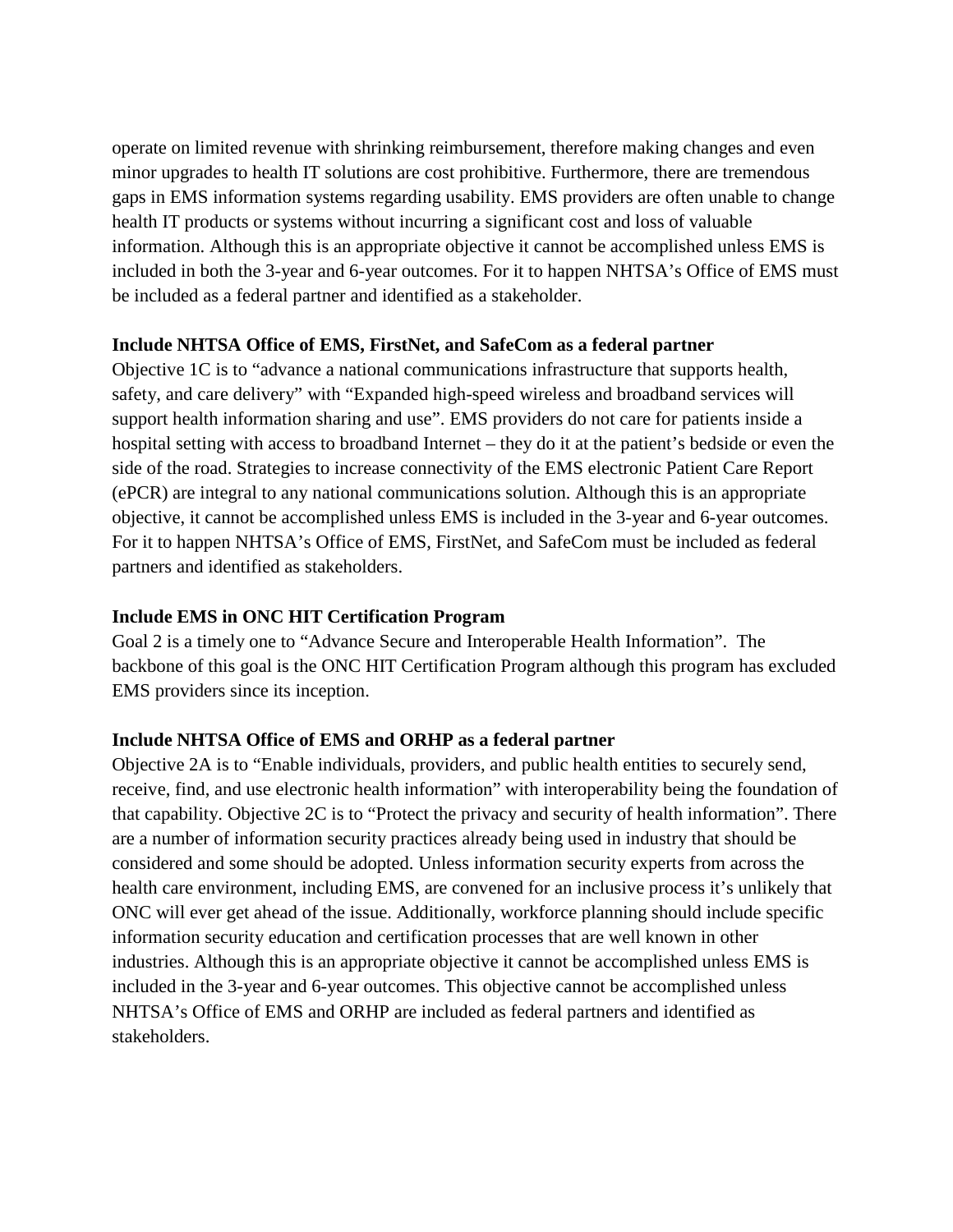## **Include NHTSA Office of EMS as a federal partner**

Objective 3A to "Improve health care quality, access, and experience through safe, timely, effective, efficient, equitable, and person-centered care" described as "Health IT enhances health care and long-term supports and services delivery. Information exchanged and used electronically improves the ability of providers to make well-informed and coordinated care decisions quickly and safely". EMS care and treatment often provide the foundation for diagnosis and further care in the hospital setting. The lack of health IT interoperability may be detrimental, posing potential significant patient safety risks. Although this is an appropriate objective it cannot be accomplished unless EMS is included in the 3-year and 6-year outcomes. It should be noted that EMS is actually regulated at the state level with support from NHTSA's Office of EMS and for this to happen NHTSA's Office of EMS must be included as a federal partner and identified as a stakeholder.

Objective 3B is to "Support the delivery of high-value health care" noting "Health IT will play a crucial role in supporting new care models that are person-centered and value driven. Seamless interoperability will facilitate better tracking of provider- and person-focused outcomes, efficient resource use and cost analyses, particularly for care provided across multiple systems and settings". Objective 3C is to "Improve clinical and community services and population health" because "high-quality, accurate, and relevant electronic health information improves the ability of providers to manage and advance population health". EMS data is crucial to the accurate assessment and implementation of high value health care. Without EMS health IT integration, this objective cannot be fully realized rendering any care models less effective. Although these are appropriate objectives they cannot be accomplished unless EMS is included in the 3-year and 6-year outcomes. The current Final Rule does not support this objective and thus there is ZERO interoperability. For it to happen NHTSA's Office of EMS must be included as a federal partner and identified as a stakeholder.

Objective 4A to "Empower individual, family, and caregiver health management and engagement" supports a person-centered vision where healthIT can help empower individuals, their families, and other caregivers to engage in shared decision making with their providers on their wellness and quality of life. Although this is an appropriate objective it cannot be accomplished unless EMS is included in the 3-year and 6-year outcomes. For it to happen NHTSA's Office of EMS must be included as a federal partner and identified as a stakeholder.

Objective 4B to "Protect and promote public health and healthy, resilient communities" notes "Interoperable health information can improve public health entities' and community-based organizations' ability to protect and promote healthy and resilient communities". Many EMS providers are already performing real time public health surveillance with targeted alerting. These EMS health IT systems are not interoperable with the rest of health care – these patient interactions, care, and treatments cannot be electronically shared resulting in duplication of